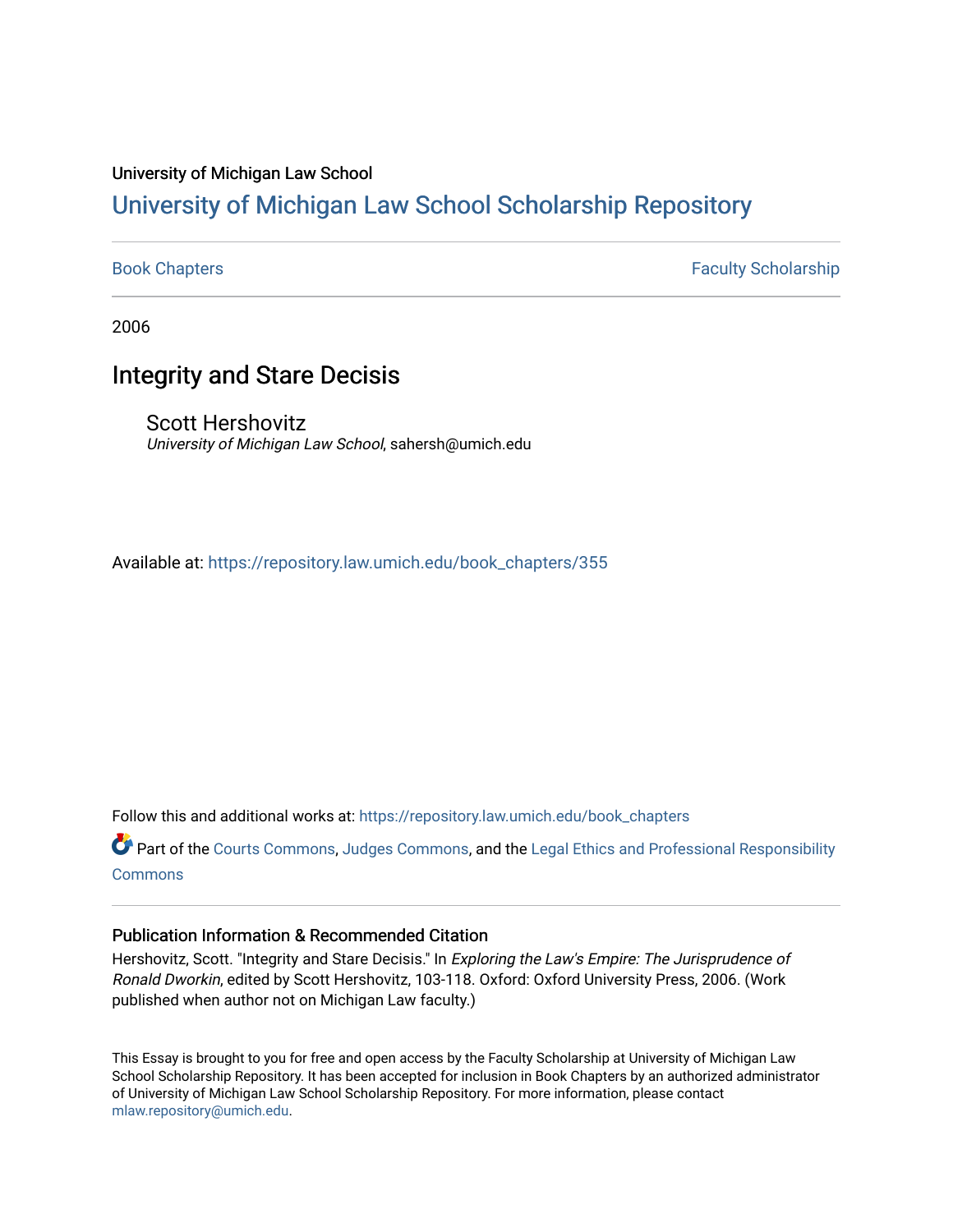# Integrity and Stare Decisis

## *Scott Hershovitz\**

Many think that stare decisis binds even the highest court in a jurisdiction to follow precedents that were decided incorrectly. Indeed, the view is commonly held by legal scholars<sup>1</sup> and judges<sup>2</sup> alike. But if that is what stare decisis really requires, it is puzzling. What could justify a principle that requires courts to make the same mistakes over and over again? Surely a better principle (one that most of us endorse) is that people should own up to their mistakes and seek *not* to repeat them. Could legal reasoning really be so different from everyday reasoning that principle requires courts to make mistakes repeatedly rather than correct them?

We need to clarify the question before we can answer it. There are two varieties of stare decisis—horizontal and vertical. Vertical stare decisis requires that lower courts follow the decisions of higher courts. Horizontal stare decisis requires that a court follow its own precedents. Vertical stare decisis is less mysterious than horizontal. The deference lower courts show to higher courts facilitates coordination among judges, and it has the potential to improve judicial decision making to the extent that higher court judges have greater expertise than lower court judges. Neither coordination nor expertise, however, can explain the practice of a court considering itself bound by its own precedents. This essay explores the mystery of horizontal stare decisis. For ease of exposition, I shall use "stare decisis" to refer to horizontal stare decisis.

The view that stare decisis condemns courts to repeat their mistakes neither fits nor justifies our legal practice. Fit is problematic because, with some regularity,

\* Thanks to Jules Coleman, William Fetcher, Lewis Kornhauser, Scott Sharpiro, Seana Shiffrin, and Nicos Stavropouls for helpful comments and conversations.

<sup>2</sup> "[T]here is nothing to do except stand by the errors of our brethren of the week before, whether we relish them or not." B. CARDOZO, THE NATURE OF THE JUDICIAL PROCESS 150 (1921).

© Oxford University Press 2006. Published 2006 by Oxford University Press.

¹ *See*, *e.g.*, L. Kornhauser, *An Economic Perspective on Stare Decisis*, 65 Chi.-Kent L.Rev. 63, 65 (1989) (describing stare decisis as "a practice that, paradoxically, demands that a court adhere to a prior decision it considers wrong"); L. Alexander, *Constrained by Precedent*, 63 S. Cal. L. Rev. 1, 4 (1989) ("I shall focus on those situations . . . in which a subsequent court believes that, though a previous case was decided incorrectly, it must, nevertheless... decide the case confronting it in a manner that it otherwise believes is incorrect").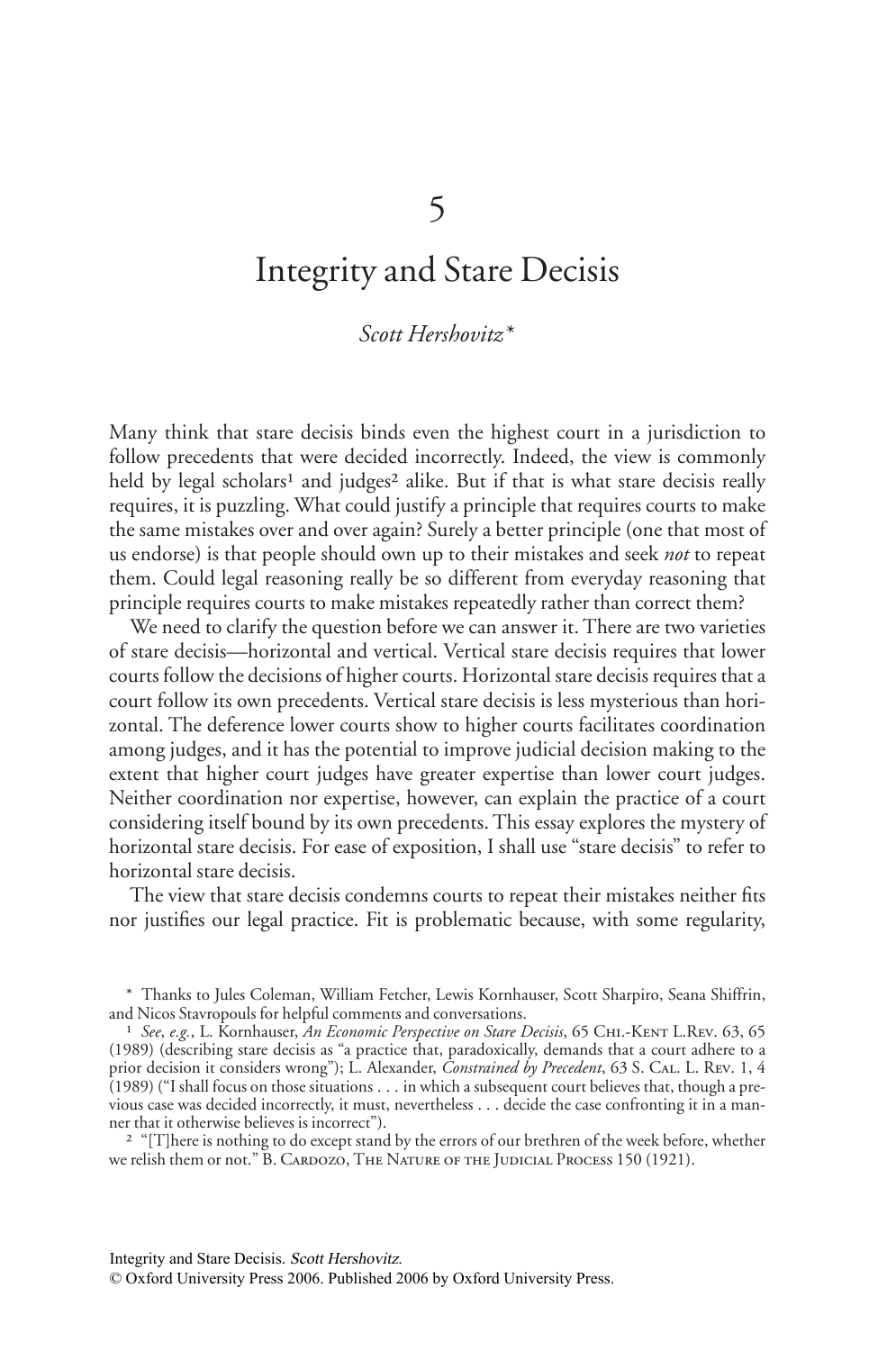courts overrule precedents that they regard as mistaken. Justification is problematic because, as we shall see, the values most often cited in defense of stare decisis efficiency and fairness—cannot underwrite a general practice of following incorrectly decided precedents.

The key to understanding the practice of stare decisis, I shall argue, lies elsewhere. Specifically, it lies in the virtue Ronald Dworkin calls integrity. Integrity is a value that is realized by patterns of behavior across time. The unique demand that integrity makes upon both individuals and courts is that they recognize that what they have done in the past affects what they ought to do now. Stare decisis, I aim to show, promotes integrity in judicial decision making.

I also aim to show that stare decisis is a broader practice than we traditionally conceive it. On an integrity-based view, stare decisis is the practice of engaging with history, not just by following precedents, but also by distinguishing them and, when appropriate, overruling them. Overruling a precedent, and sometimes even distinguishing one, are often thought of as acts that run counter to the demands of stare decisis. But if we think of stare decisis as a practice in which courts strive to exhibit integrity in decision making, then we can see that distinguishing and overruling precedents are ways that a court engages with its own history. As we shall see, a court with no concern for the integrity of its own decision making would not need to distinguish or overrule its precedents. It could simply ignore them.

**I**

Many investigations of stare decisis ask some version of the question, "What justifies adherence to a decision known to be wrong?"<sup>3</sup> The canonical expression of the principle—*stare decisis et not quieta movere—*does not, on its face, require following decisions known to be wrong. The Latin means "to stand by things decided, and not to disturb settled points."4 Of course, it is reasonable to assume that some things that have been decided were decided incorrectly. So stare decisis will, on occasion, require courts to conform to incorrectly decided precedents.

This observation, however, is insufficient to motivate the idea that to justify stare decisis we need to explain why courts should adhere to precedents they regard as wrongly decided. After all, by the same implication, the canonical formulation also demands that courts follow precedents they regard as correct. Indeed, it demands that courts follow settled points of law without reference to the correctness of the decisions that settled them. So it is somewhat of a puzzle why those investigating stare decisis tend to ask what justifies following incorrectly decided precedents rather than, say, what justifies adhering to a decision irrespective of its merit.

³ *See e.g.*, J. Macey, *The Internal and External Costs and Benefits of Stare Decisis*, 65 CHI.-KENT L. REV. 93, 94 (1989) ("Professor Kornhauser approaches the issue of stare decisis by pondering the question of what justifies adherence to a prior legal decision known to be wrong") (discussing Kornhauser, *supra* note 1); Alexander, *supra* note 1, at 4.

⁴ BLACK'S LAW DICTIONARY (8th ed., 2004).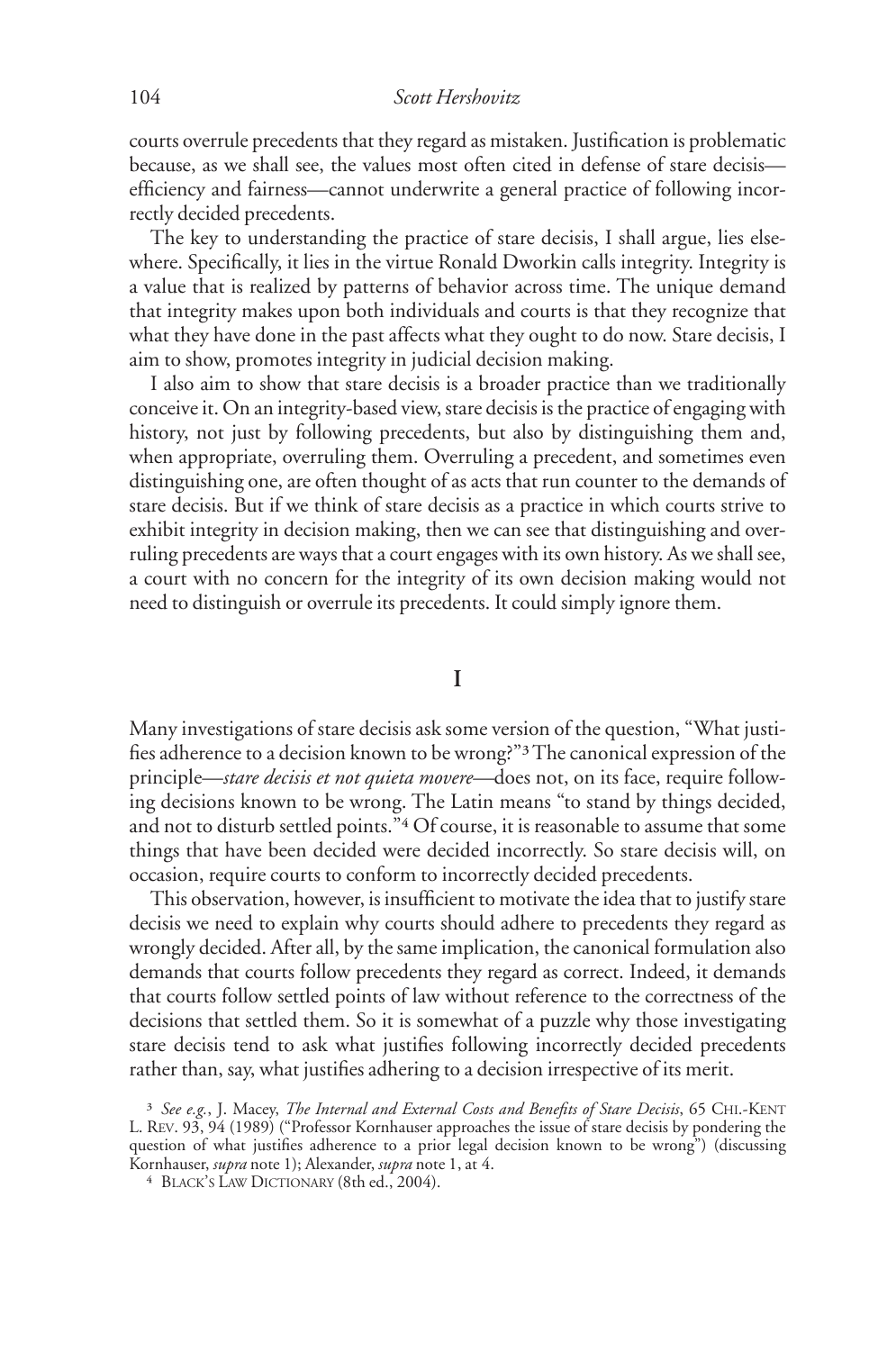The answer, I think, lies in a particular view many have of stare decisis. Richard Fallon expresses the view as follows:

Because a court that believes a prior decision to have been correct can always reaffirm the correctness of its ruling without reliance on its precedential status, the force of the doctrine of stare decisis lies in its capacity to perpetuate what was once judicial error or to forestall inquiry into the possibility of legal error.<sup>5</sup>

Fallon actually expresses two views of stare decisis in this passage. The first is that the force of stare decisis "lies in its capacity to perpetuate what was once judicial error." The second is that the force of stare decisis lies in its capacity to "forestall inquiry into the possibility of legal error." The first view is the one that is of immediate interest.

The view that the force of stare decisis "lies in its capacity to perpetuate what was once judicial error" is a common one. In response to a litigant who argued that a precedent should be overturned because it was incorrect, Judge Posner recently opined that stare decisis would be "out the window" if the incorrectness of a decision was a sufficient ground for overruling it.<sup>6</sup> According to Posner, "no doctrine of deference to precedent is needed to induce a court to follow the precedents that it agrees with; a court has no incentive to overrule them even if it is completely free to do so."7 On this view, stare decisis has no force—does not make a difference insofar as it requires courts to follow correctly decided precedents. It is only when stare decisis requires courts to follow incorrectly decided precedents that it makes a difference to judicial reasoning. If this is right, to justify stare decisis, we would need to justify a practice of following incorrectly decided precedents.

The structure of this argument will be familiar to students of jurisprudence. Some argue that legitimate authorities are incapable of making a difference in what their subjects ought to do. Either an authority directs a subject to do something she ought to do anyway, in which case the directive makes no difference in the subject's normative situation, or the authority directs a subject to do something she ought not to do. On the assumption that authorities that direct people to do things they ought not to do are illegitimate, it appears that legitimate authorities can make no difference in what their subjects ought to do. This claim is known as the *no difference* thesis.<sup>8</sup> Proponents of the no difference thesis are apt to hold the view that the normative force of an authority lies in its capacity to bind people to do things they ought not to do.

⁵ R. H. Fallon, Jr., *Legitimacy and the Constitution*, 118 HARV. L. REV. 1787, 1823 n.3 (2005) (citing Michael Stokes Paulsen, *Abrogating Stare Decisis by Statute: May Congress Remove the Precedential Effect of Roe and Casey?*, 109 YALE L.J. 1535, 1538 n.8 (2000) ("The essence of the doctrine [of stare decisis] . . . is adherence to earlier decisions, in subsequent cases . . . even though the court in the subsequent case would be prepared to say, based on other interpretive criteria, that the precedent decision's interpretation of law is wrong")).

⁶ *Tate v. Showboat Casino Marina Partnership*, 431 F.3d 580, 582 (7th Cir 2005).

⁷ *Id*. at 582–583.

⁸ *See* J. RAZ, THE MORALITY OF FREEDOM 48 (1986) ("The no difference thesis asserts that *the exercise of authority should make no difference to what its subjects ought to do*, for it ought to direct them to do what they ought to do in any event").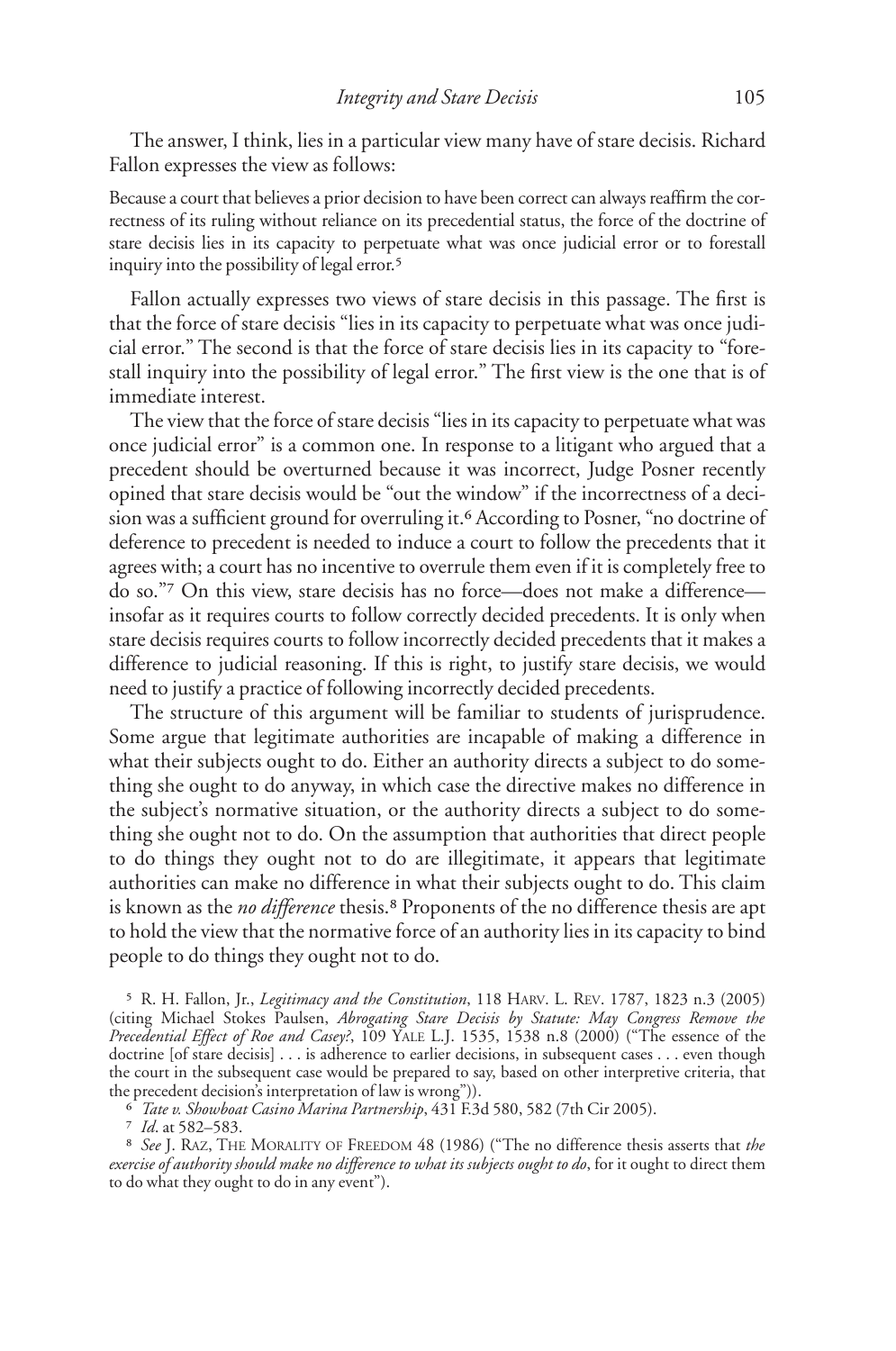The most important problem with the no difference thesis is that sometimes what a subject ought to do is underdetermined by the reasons she has. For example, drivers have a reason to drive on the same side of the road as everyone else, but no particular reason to drive on the left or right. An authority can make a difference by giving drivers a reason to drive on the right, say, without requiring drivers to do anything they ought not to do.<sup>9</sup>

The argument that stare decisis only makes a difference when it requires courts to follow incorrectly decided precedents suffers from a similar defect. Stare decisis can make a difference by requiring courts to follow precedents that were neither correct nor incorrect when decided. Some dispute that there are such cases, but they are a logical possibility if not a legal one. If a particular precedent represents merely one among a number of permissible decisions that an earlier court could have selected, writing, as it were, on a blank slate, then a principle requiring a later court to follow that precedent makes a difference without demanding that the court follow a precedent that was decided incorrectly.

Another problem with the view that the force of stare decisis lies in its capacity to perpetuate judicial error is that it construes too narrowly the impact stare decisis can have on the outcome of cases. Fallon points out that a court following a precedent it regards as correctly decided can reach the same result without following the precedent. At most, this supports the view that stare decisis makes no difference in what a court *ought* to decide (though we have just seen that even this is not true). But even when a case is governed by a correctly decided precedent, stare decisis may well make a difference to what the court considering it actually decides. Stare decisis, after all, makes the later court more likely to read the earlier, correctly decided precedent, and doing so may save that court from making errors of its own.

The upshot is that the force of stare decisis does not lie in "its capacity to perpetuate what was once judicial error." Stare decisis can make a difference, even when it requires adherence to correctly decided precedent. Thus, there is no reason to think that to justify the practice of stare decisis, we need to justify the practice of following incorrectly decided precedents. We may need to justify following incorrectly decided precedents as part of justifying the broader practice of simply following precedent. However, if we start out by asking what justifies following incorrectly decided precedents, we misconstrue the import of stare decisis and cut ourselves off from the resources necessary to understand it.

#### **II**

A better question to ask is "What justifies adherence to a precedent irrespective of its merit?" Adherence to a precedent irrespective of merits would, to use Fallon's words, "forestall inquiry into the possibility of legal error." This second question is

⁹ *Id.* at 30.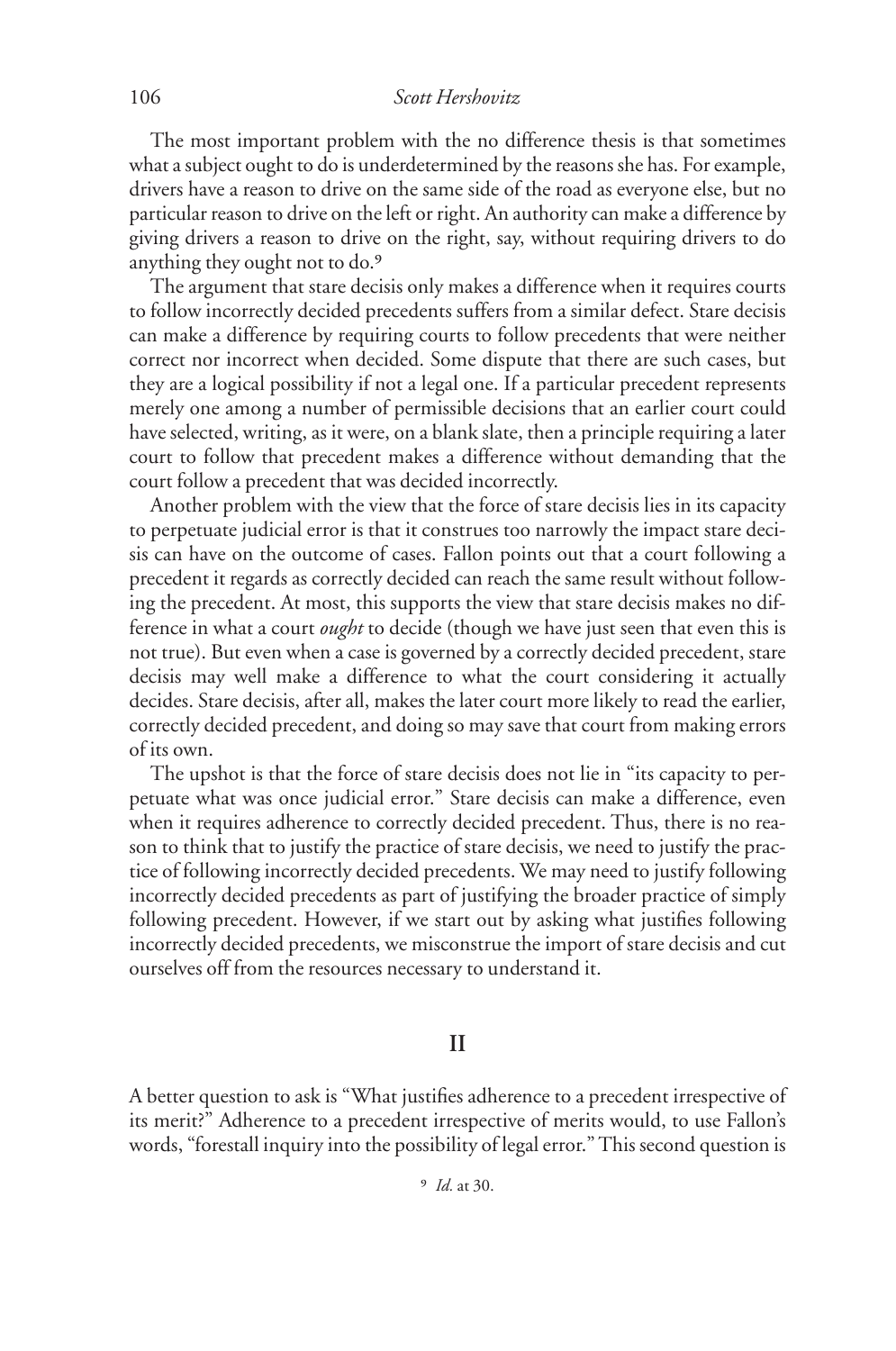better than our first, but it is also misleading in that we do not actually have a practice of adhering to precedent without regard to merit. Courts in the United States and (more recently) in the United Kingdom do, from time to time, overturn even long-standing precedent. Below, I shall argue that overturning precedents is part and parcel of the practice of stare decisis, notwithstanding the fact that when a precedent is overturned we often speak as if the demands of stare decisis have been ignored or trumped. However, since much of the best work on stare decisis sets out to explain why courts ought to follow precedent irrespective of merit, we shall continue our inquiry into what might justify such a practice.

To justify adhering to judicial decisions irrespective of their merit, one needs to pull off a challenging trick. One has to show both that judicial decisions are deserving of deference as a class *and* that individual decisions deserve deference even when a subsequent court believes that the earlier, precedential court made a mistake. This is a difficult task, but it is not a task that we are unfamiliar with from other contexts. To justify obeying an authority, one must pull off a similar trick.

Authorities provide merit-independent reasons for action.<sup>10</sup> A mother can order her daughter to play inside or outside. Her order provides a reason for her child to act quite apart from its merit, quite apart from whether it would be better for the child to play inside or out. This general truth is not without limits, of course. A mother who orders her child to ingest arsenic greatly exceeds the scope of her legitimate authority. But within limits, the merit of the order is irrelevant to the question of whether it gives the child a reason to act. Every parent who has uttered the words, "Because I said so" implicitly endorses this view of parental authority.

To explain when and why authoritative orders are deserving of deference, Joseph Raz offers the *normal justification thesis*.<sup>11</sup> Roughly speaking, the normal justification thesis holds that an authority is legitimate for a person if she will do a better job of conforming to the reasons that apply to her by following the authority's orders than she would by following her own lights. Authorities can satisfy the normal justification thesis through, among other things, special expertise, or the ability to solve coordination problems. To illustrate: a doctor is an authority on medical matters in virtue of her special knowledge; the state is an authority on traffic matters in virtue of its ability to solve coordination problems.

When the normal justification thesis is satisfied, one has a reason to give an authority's orders deference as a class, as well as a reason not to deny deference when one believes there is reason to doubt the merit of a particular order. If one refused to follow the order of a legitimate authority whenever one believed that it was in error, the advantage one would get from following the orders as a class would be lost. Thus the normal justification thesis pulls off the trick when it comes to authoritative orders—it justifies deference to authoritative orders as a class, and deference to particular orders even when one has reason to believe they are mistaken.

¹⁰ *See* J. Gardner, *Legal Positivism: 51 ⁄2 Myths*, 46 AM. J. JURIS. 199, 208–209 (2001).

<sup>11</sup> Raz, *supra* note 8, at 53. For a short introduction to Raz's account of authority, see S. Hershovitz, *Legitimacy, Democracy, and Razian Authority*, 9 LEGAL THEORY 201 (2003).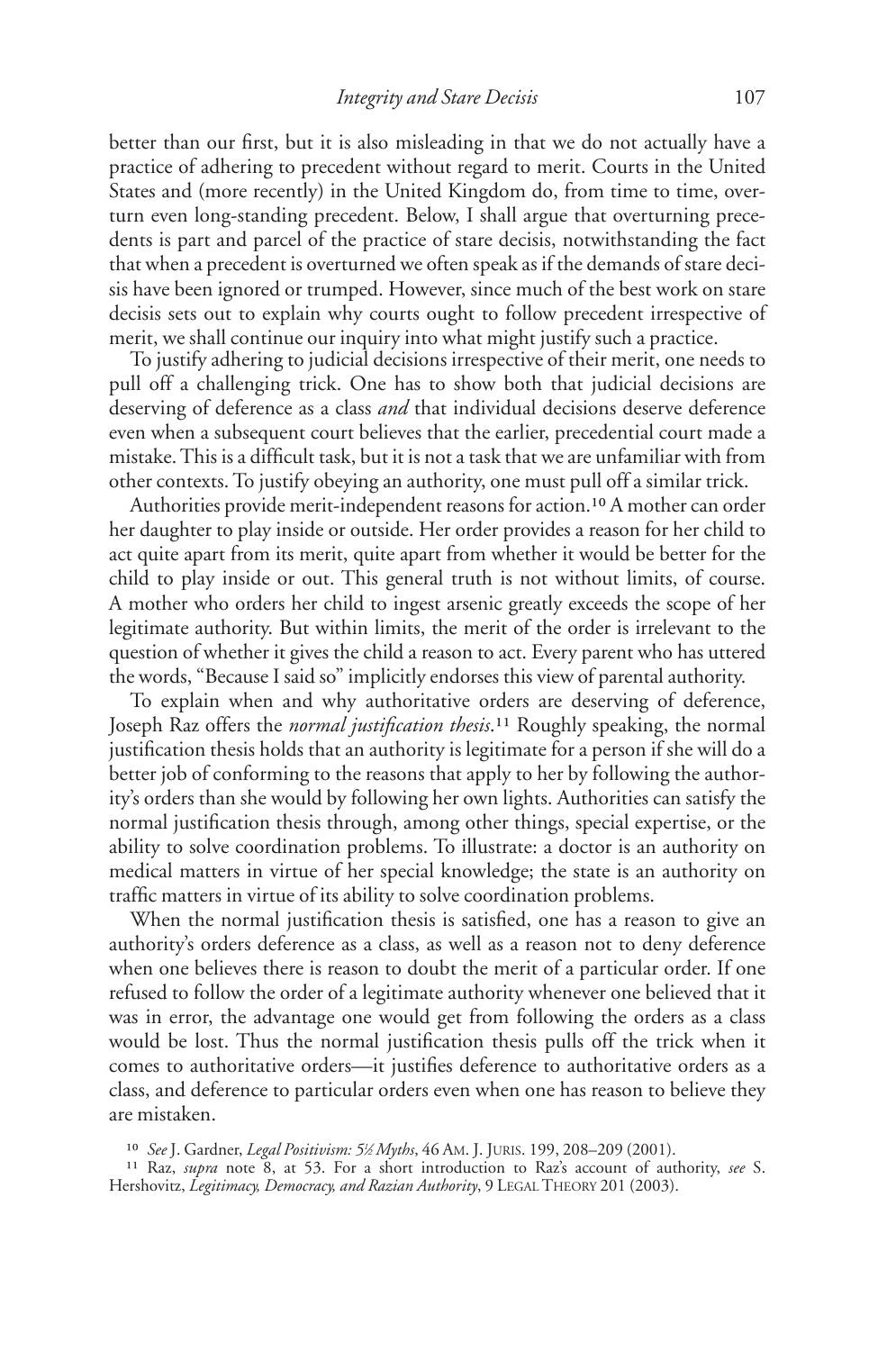#### 108 *Scott Hershovitz*

If we were interested in justifying vertical stare decisis, we could invoke the normal justification thesis. Higher courts are authorities for lower courts. The authority is based on an ability to coordinate action, and perhaps (one might hope) on expertise as well. Each lower court judge has reason to decide cases as most other judges would decide them, and a practice of treating higher court cases as authoritative facilitates this aim. To the extent that higher court judges have superior expertise to lower court judges (or even simply more time and resources to bring to bear on a case), lower court deference to the ruling of higher courts will improve lower court decision making.

Raz's trick will not work for horizontal stare decisis, however. There is no reason for the highest court in the land to believe that it will, on the whole, decide cases better by conforming to its own previous decisions than it would by following its own current lights. The coordination justification that works so well for lower courts has no bearing.<sup>12</sup> Expertise cannot do the work either because later versions of a court generally have more information available to them than earlier versions, and (again, one hopes) members of roughly equal skill and knowledge.<sup>13</sup> Thus, if the trick can be pulled off for horizontal stare decisis, it has to be done some other way.

#### **III**

One common approach to justifying stare decisis is to argue that the practice is efficient. Justice Cardozo took this tack, suggesting that "the labor of judges would be increased almost to the breaking point if every past decision could be reopened in every case."<sup>14</sup> Cardozo's observation, if true, would be a premise in a narrow argument for the efficiency of stare decisis, focusing on the conservation of judicial resources.

One suspects that Cardozo is correct. If you always start with a blank canvas, you spend a lot of time painting the background. But it is not entirely obvious that Cardozo is right. Stare decisis may indeed conserve resources, but it also consumes

<sup>12</sup> When a court is composed of many members, and not all members of the court hear every case, coordination concerns may well support horizontal stare decisis. Thus, circuit courts of appeals in the United States, which typically hear cases in three-judge panels selected at random from a larger set of judges, may use horizontal stare decisis as a means of coordinating action among all the judges on the court. But such an explanation sheds no light on why the United States Supreme Court, for example, would consider itself bound to follow its own precedent, since every Justice typically hears every case. For a discussion of the impact different institutional structures have on the justification of stare decisis, *see* Kornhauser, *supra* note 1.

<sup>13</sup> F. H. Easterbrook, *Stability and Reliability in Judicial Decisions*, 73 CORNELL L. REV. 422, 423 (1988) ("In principle, modern judges have all the information available to their forbears, plus any discoveries in the interim, and the benefit of hindsight. Judges often decide cases on the basis of predictions about the effects of the legal rule. We can examine these effects—both for other strands of doctrine and for the world at large—and improve on the treatment of the earlier case").

<sup>14</sup> CARDOZO, *supra* note 2, at 149. *See also*, J. P. Stevens, *The Life Span of a Judge-Made Rule*, 58 N.Y.U. L. REV. 1, 2 ("Perhaps the doctrine is of special interest to judges because it provides special benefits for judges. It obviously makes their work easier").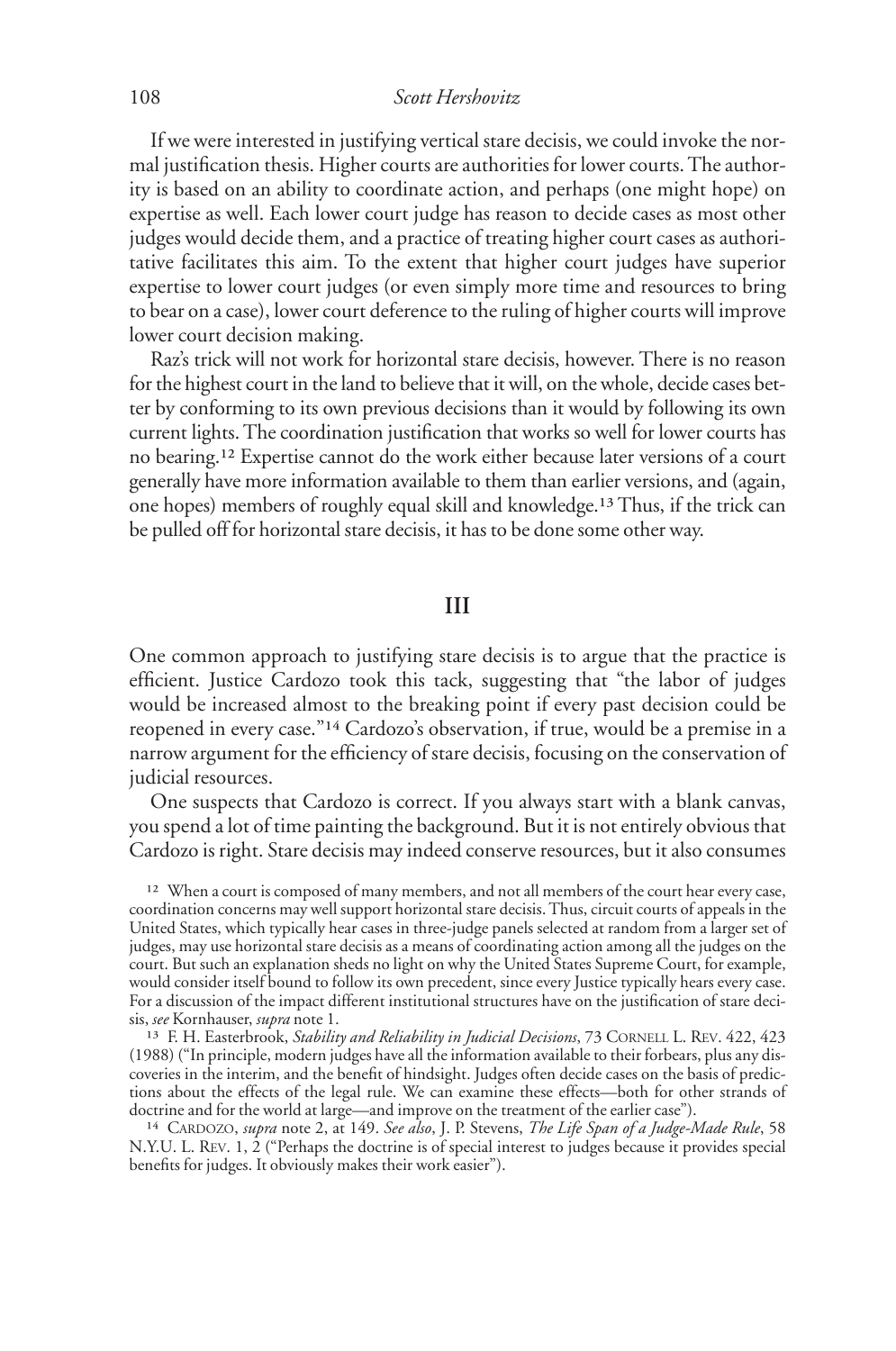them. In a system with precedent, judges (and lawyers) spend time and money researching prior cases. The revenues of Lexis and Westlaw are a cost of stare decisis, as are the salaries of judicial clerks and many law firm associates.

Precedent allows judges to rely on previous cases, but it also demands that judges distinguish cases, an occasionally laborious task. An armchair investigation suggests that opinions do not grow shorter as the volume of precedent grows larger. If anything, the trend is towards longer opinions with more citation and quotation, and this is in part a consequence of stare decisis. Of course, many controversies are settled without judicial involvement because stare decisis makes the outcome of a case virtually certain. Additionally, stare decisis allows judges to dispose of many cases (and many issues within cases) summarily. So even if published opinions grow longer as a consequence of stare decisis, it may still be that judicial resources are conserved by the practice.

Jonathan Macey has gone so far as to argue that stare decisis allows judges to maximize their own leisure time by allowing them to free-ride on the efforts of earlier jurists.<sup>15</sup> Whatever its effect on judicial leisure time, it seems likely that stare decisis conserves judicial resources, or at least allows those resources to be deployed more efficiently. But the question is more complex than it appears at first glance, and it would require serious empirical study to resolve. Importantly, even if it were established that stare decisis conserves judicial resources, that fact would not go very far towards justifying the practice. Judicial resources are just one kind of resource among many, and if efficiency is to justify stare decisis, we must know that the gains in conserving judicial resources are not offset by losses elsewhere. That is, stare decisis must be efficient for society, not simply efficient for judges.

In an intriguing study of the efficiency of stare decisis, Lewis Kornhauser carefully delineates the potential sources of judicial error that could lead us to regard previous decisions as mistaken (changes in values, changes in the world, improvements in information, and incompetence).<sup>16</sup> Kornhauser provides a nuanced analysis of the value of stare decisis in the face of different sorts of error and in different institutional contexts. Rather than recap Kornahauser's analysis, I want instead to make some general remarks about the conclusions that Kornhauser reaches and the prospects for an economic justification for the practice of following precedents irrespective of their merit.

Kornhauser says that "the desirability of stare decisis will depend on the particular 'facts' of the situation the law seeks to govern."<sup>17</sup> He illustrates this by considering the desirability of stare decisis applied to the liability rules governing accidents between drivers and pedestrians. Suppose that the value of walking is fixed. If the value of driving is low, then strict liability will be preferred to negligence. Conversely, if the value of driving is high, then negligence will be preferred. Suppose further that in a regime with stare decisis, courts stick to the rules they announce regardless of the actual value of driving, whereas without stare decisis,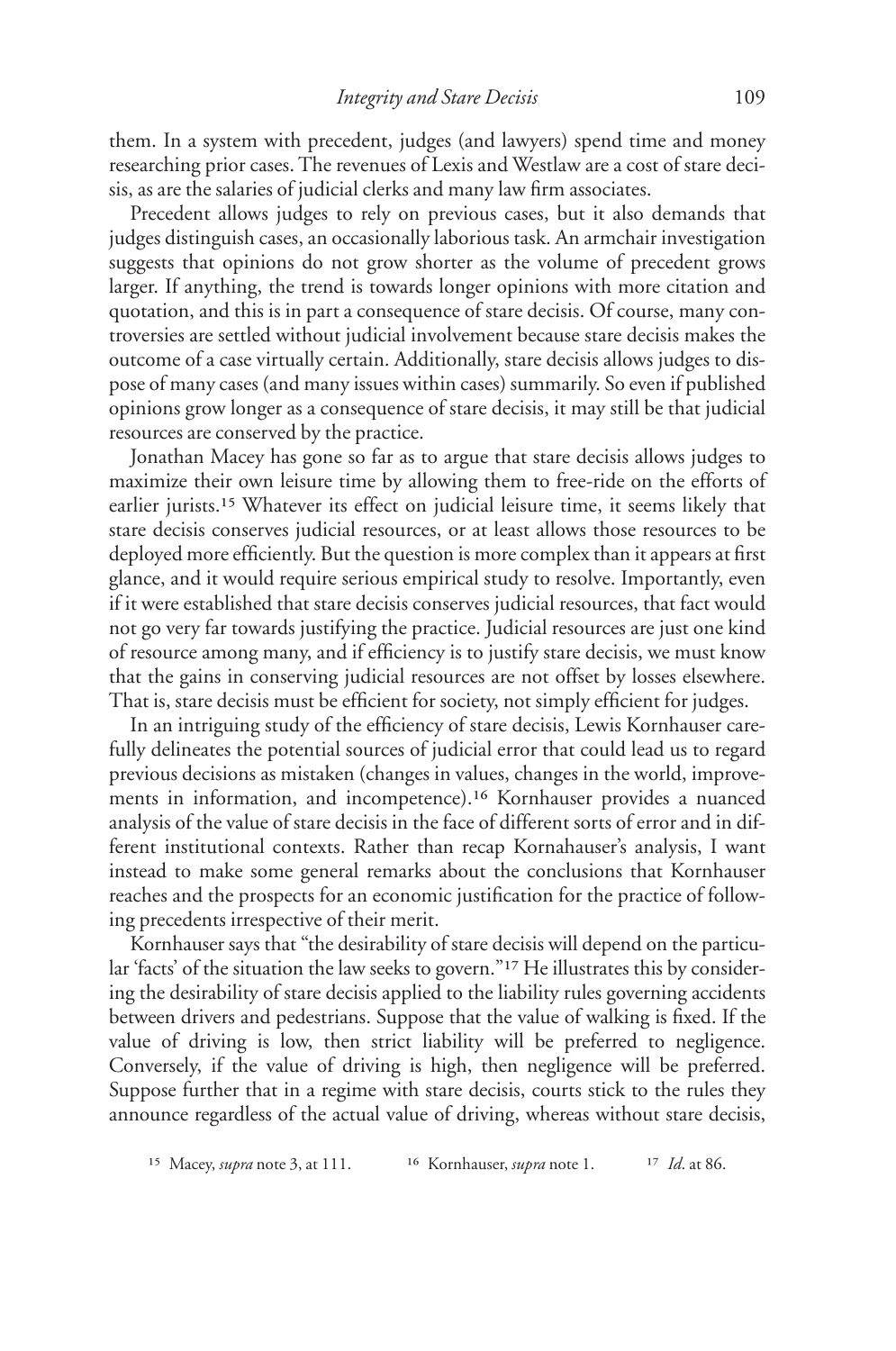in each case, courts announce the legal rule that is optimal given the value of the injurer's activity.

To know whether stare decisis is desirable in these circumstances, one must know certain facts about the relative valuations of the walking and driving. Kornhauser explains as follows:

Suppose the valuations of the activities are such that both injurer and victim should adopt moderate (or low) levels of the activity. Under stare decisis, the actor who escapes liability will always adopt a higher level of activity. Under a practice of no stare decisis, however, each actor will be uncertain whether she will bear the cost of an accident. This uncertainty will induce her to adopt an activity level intermediate to the one she would adopt if she escaped liability for certain. For certain relative values of activities, then, the uncertainty over the legal rule induces the actors to adopt activity levels closer to the social optimum.<sup>18</sup>

Kornhauser's illustration shows that to know whether stare decisis is an efficient practice for courts to adopt with respect to the rules governing liability for accidents between pedestrians and drivers, one must know something about walking and driving.

This is hardly surprising. One would expect that the efficiency of a rule that entrenches other rules against change would depend in part on the efficiency of the rules entrenched and the nature of the behavior the rules govern. This has important ramifications for the possibility of an economic justification of stare decisis. The principal of stare decisis applies generally. With limited exceptions, the application of stare decisis does not depend on the substantive area of law involved. Stare decisis applies in contract as well as tort, in family law as well as corporate law. It applies to the rules that govern liability between pedestrians and drivers, as well as the rules that govern liability between farmers and ranchers. Stare decisis is often said to carry less weight in the realm of constitutional law because it takes a legislative supermajority to undo a Supreme Court decision. Notwithstanding that, we do not observe the nuanced application of stare decisis to specific classes of rules that we would expect to find were the efficiency of the practice the driving force behind it. As Macey puts it:

[I]n Kornhauser's model, the adjustment costs facing the relevant parties determine whether social welfare is being maximized by a legal regime of stare decisis. But courts have exhibited little, if any, ability or inclination to delve into the adjustment costs facing the parties before them . . . .<sup>19</sup>

Efficiency seems a poor explanation of stare decisis as we know it in part because the practice is insensitive to the facts that determine whether or not it is efficient in any given context.

We should be skeptical of attempts to argue that a practice of following precedent regardless of merit is across-the-board efficient because whether or not such a practice is efficient depends crucially on the rules that the practice entrenches and

<sup>18</sup> *Id.* <sup>19</sup> Macey, *supra* note 3, at 95.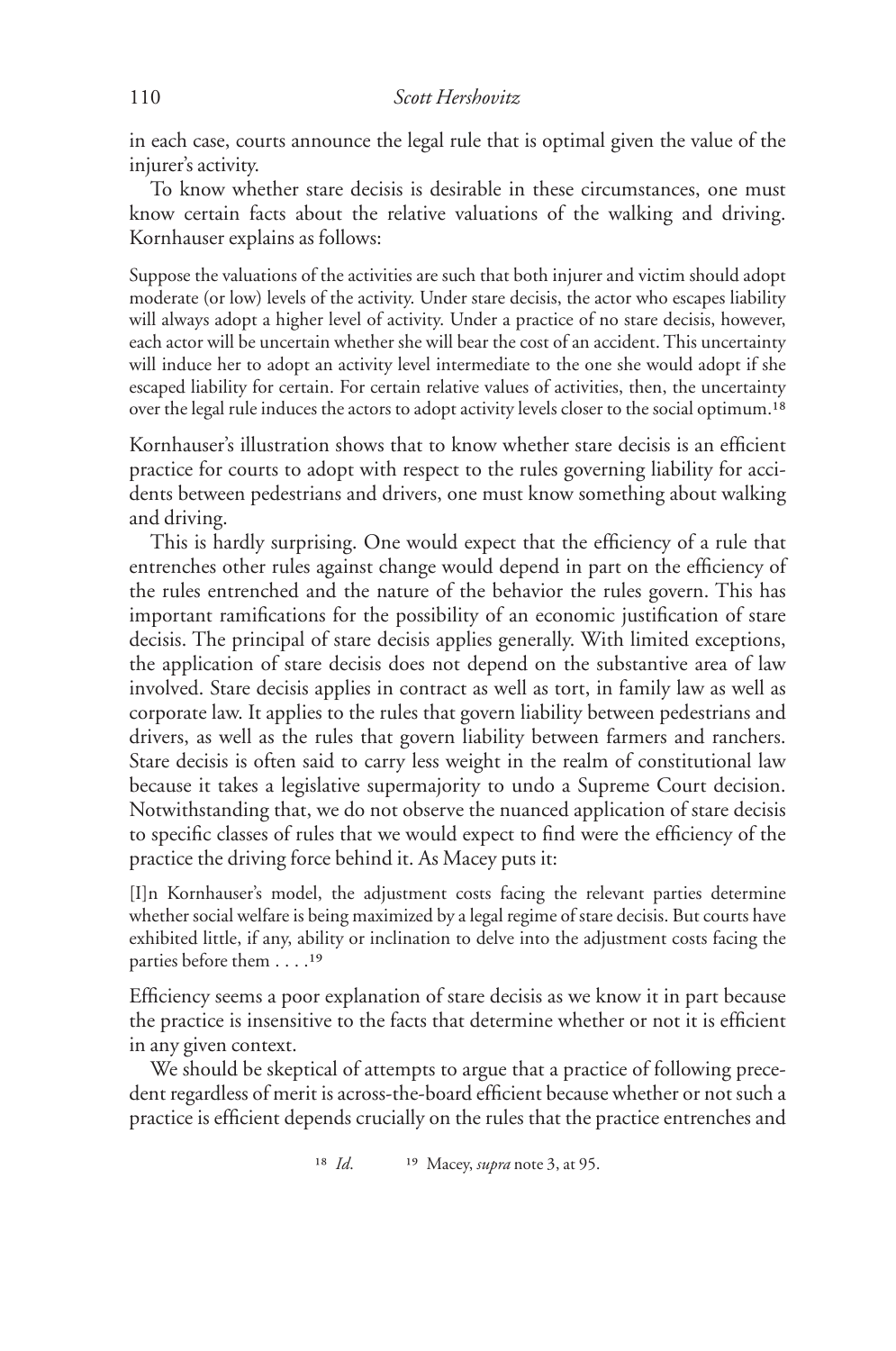on the particulars of the behavior those rules govern. However, one aspect of efficiency that is sometimes appealed in order to justify stare decisis deserves special attention: the value of certainty in the law. If judges were unconstrained by precedent, some say, the law might shift unpredictably and people would be unable to plan their affairs. This would have undesirable consequences (stunted markets, stunted psyches, etc.), and to the extent that stare decisis ameliorates these consequences, it may be instrumentally valuable.

No doubt, for particular areas of law, there is much to be said in favor of certainty. When it comes to the interpretation of insurance contracts, or the rules governing secured transactions, it may well be more important to have a consistently applied rule than to have a good rule. When certainty is sufficiently valuable to outweigh any loss from the entrenchment of a suboptimal rule, the need for certainty will support a practice of adhering to precedent irrespective of merit.

We should be careful not to push certainty explanations too far. As Kornhauser explains: " 'Certainty' justifications for stare decisis often include 'reliance' or 'planning' arguments, but these arguments are only as strong as the value of the planned conduct."²⁰ To take an extreme but illustrative example, note that *Plessy v. Ferguson*<sup>21</sup> allowed Southerners to plan their affairs in the certainty that the federal government would not interfere with state-created racial caste systems. The value of the activities planned in reliance on *Plessy* was hardly sufficient to warrant continued adherence to the precedent. Indeed, it seems inappropriate to weigh the "benefit" of segregation-based plans against the cost of segregation-caused harms at all. *Plessy* is, as noted, an extreme example, and it represents a paradigm of a case that ought to have been overruled. But the point is this: if one appeals to certainty to justify following precedents irrespective of merit, then one must be prepared to defend the value of the conduct planned in reliance on the rules entrenched. It is easy to defend the value of conduct planned in reliance on stable interpretations of insurance contracts, and impossible to defend the value of conduct planned in reliance on *Plessy*. In the middle lies a vast grey area in which the value of conduct planned in reliance on previously announced legal rules may or may not be sufficient to warrant a practice of deferring to those rules irrespective of their merit. Certainty arguments, like efficiency arguments more generally, may well support stare decisis for particular types of legal rules. But neither certainty nor efficiency can underwrite an across-the-board practice of deferring to precedent without regard to merit.

#### **IV**

Fairness is another value commonly thought to underwrite stare decisis. But arguments in favor of the fairness of stare decisis face an objection similar to

<sup>20</sup> Kornhauser, *supra* note 1, at 78. <sup>21</sup> 163 U.S. 537 (1896).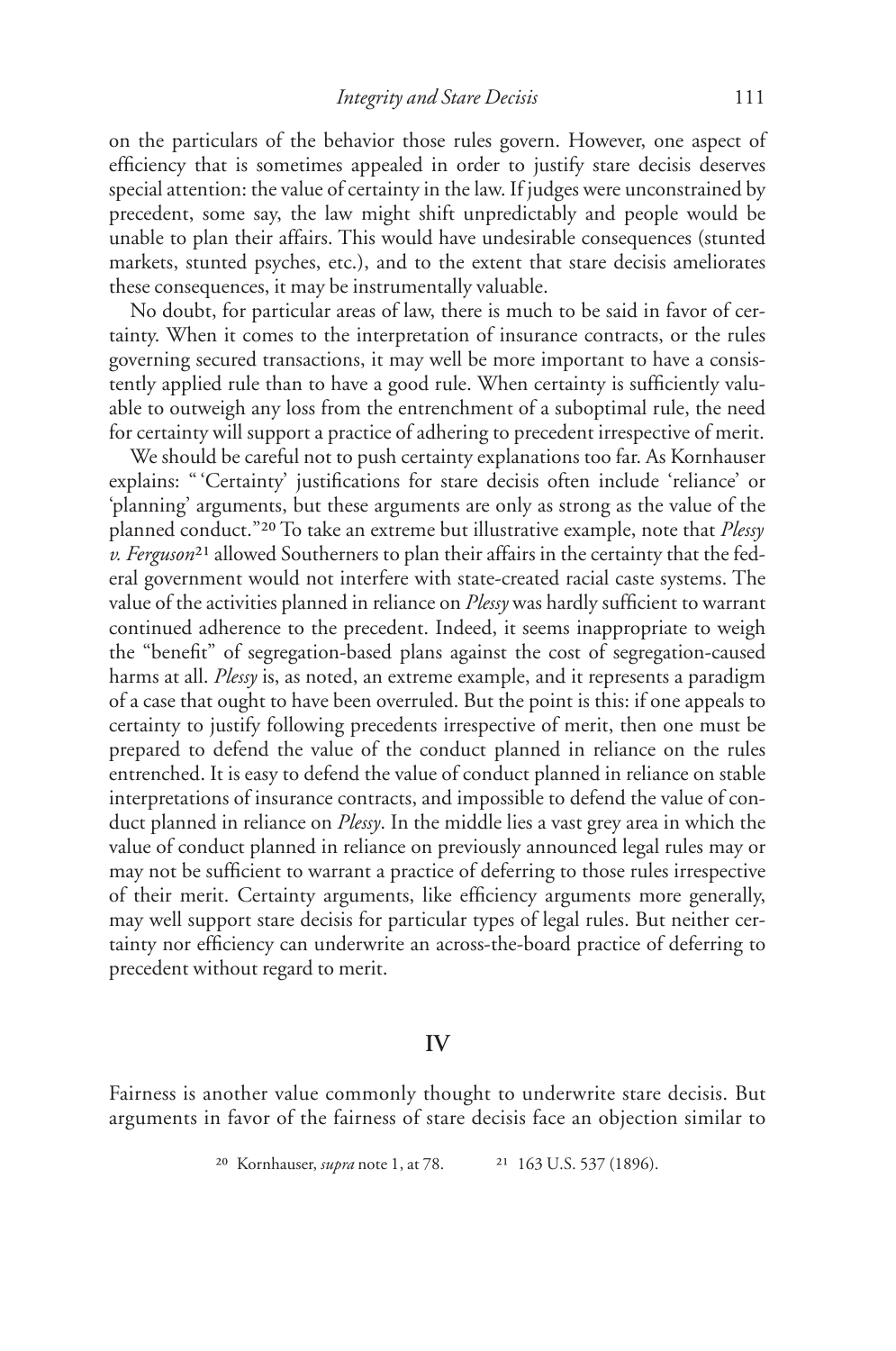the one that plagues arguments in favor of its efficiency. Fairness may well demand that courts treat the litigants in like cases alike, and stare decisis encourages that. But fairness also makes demands regarding the outcome of particular cases, and stare decisis can entrench unfair results. A practice that accords deference to the rules announced in *Plessy* or *Korematsu v. United States*,<sup>22</sup> for example, entrenches particularly pernicious forms of unfairness against legal change. Whether stare decisis is on the whole fair depends on the relative magnitude of the gains in fairness from treating litigants in different cases alike and the losses from entrenching particular unfair results. It is far from obvious that, on the whole, stare decisis promotes fairness, and the question is, in part, an empirical one.

Fairness does not hold out any more hope of justifying across-the-board stare decisis than efficiency does, even if we accept the idea that litigants in different cases ought to be treated alike. And we should have doubts about that claim, at least as it is relevant to stare decisis. Fairness may demand that we apply the same rules to litigants in neighboring courtrooms, but it does not clearly demand that we apply the same rules to litigants separated by decades. Comparative claims of fairness—claims of the form *A* deserves X because *B* received X—are only persuasive to the extent that the *A* and *B* are similarly situated. Litigants can frequently claim the benefit of stare decisis even though they are far removed in both time and place from the source of the precedent.

There are, of course, non-comparative claims of fairness that might support stare decisis. Non-comparative claims of fairness are claims about how one deserves to be treated irrespective of how others are treated. Many of the norms we associate with due process are norms of non-comparative fairness. For example, it is unfair to detain a person indefinitely without the opportunity for a hearing before an impartial fact finder, and it would not make it fair to do this as a matter of routine practice. It is also unfair to punish a person for violating a criminal statute passed after the alleged violation, and it would not improve the situation if people were commonly punished for ex post violations. More relevant to stare decisis, perhaps as a matter of non-comparative fairness, people ought to be given notice of the rules that will be applied to them, an aim stare decisis could help facilitate. Or perhaps as a matter of non-comparative fairness, courts shouldn't disturb settled expectations. These sorts of claims may well justify stare decisis in delimited areas of the law. But this is subject to the point made above. To determine whether stare decisis is fair, gains in fairness from providing notice or protecting settled expectations must be weighed against the losses from entrenching unfair rules. Because of this, fairness, like efficiency, is incapable of providing justification for an across-the-board practice of following precedent irrespective of merit.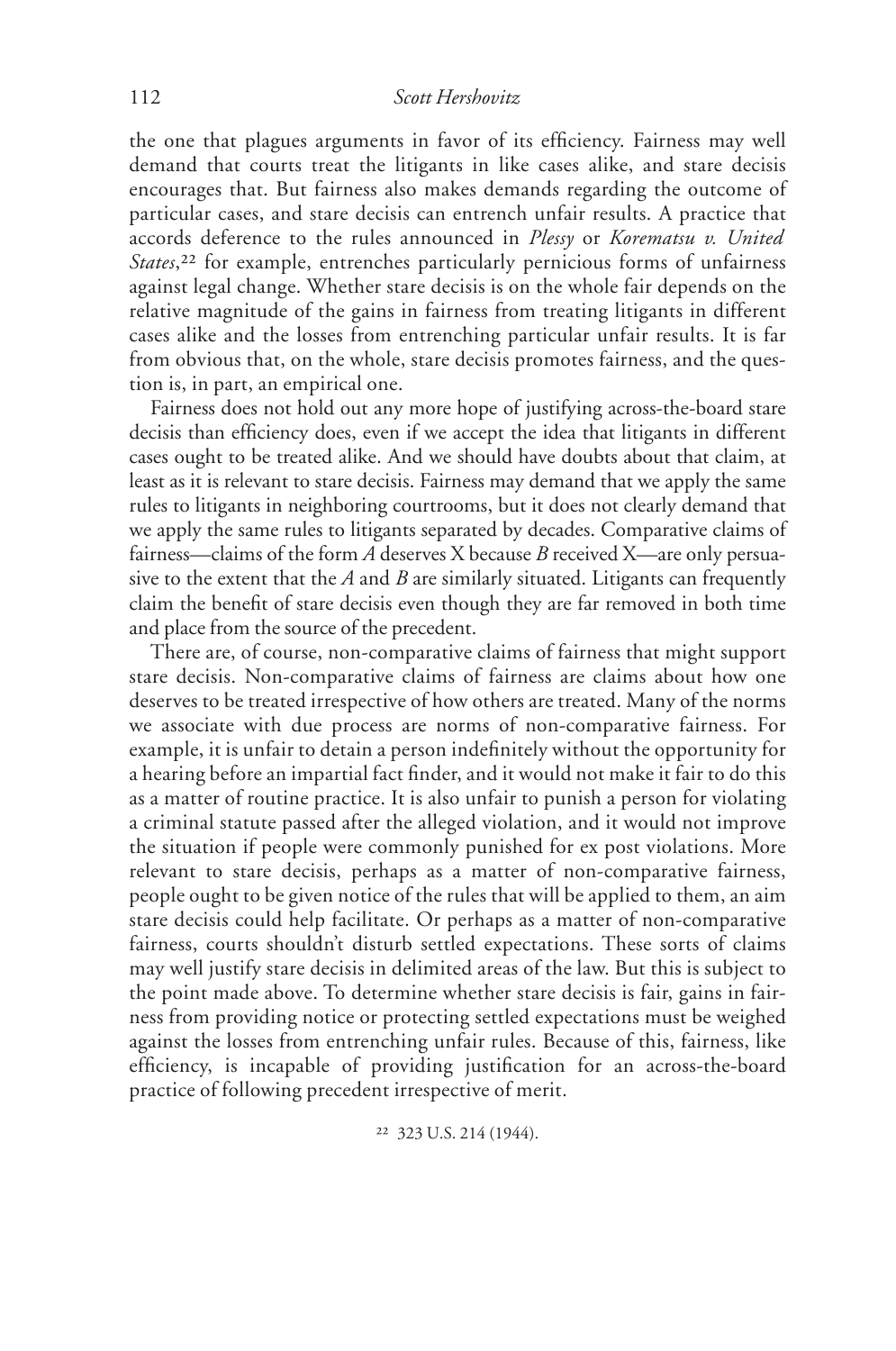We started our inquiry with the question, "What justifies adherence to a decision known to be wrong?" We saw that this question is misleading because it does not accurately capture what stare decisis requires. So we asked a different question: "What justifies adherence to a precedent irrespective of its merit?" This question better captures the canonical formulation of stare decisis, but it still leaves us with an intractable problem. We can explain why lower courts ought to defer to the decisions of higher courts simply by invoking Raz's normal justification thesis. But we cannot find an analogue that explains why the highest court in a land should accord its own previous decisions similar deference. Neither efficiency nor fairness does the trick.

Fortunately, to justify stare decisis, we need not justify adhering to decisions irrespective of their merits. After all, courts do not do that. With some regularity, courts overrule precedents and limit their scope by distinguishing them. We can think of overruling and distinguishing as ways of breaching stare decisis. But we can also see overruling and distinguishing as part of the practice of stare decisis. On this broader view, the central demand of stare decisis is that courts engage with the past and act with integrity.

We owe our understanding of the special connection between law and integrity to the work of Ronald Dworkin. Dworkin was the first to recognize that integrity is central to understanding our legal institutions. This was no trivial observation, because (as we shall see below) integrity may not be a value for all institutions, perhaps not even all law-like ones.

Before we can explore the connection between stare decisis and integrity, we must get a fix on what integrity is. Providing a full account is too large an endeavor to take on here, but some preliminary efforts will help us to get an alternative account of stare decisis off the ground. According to Dworkin:

We want our neighbors to behave, in their day-to-day dealings with us, in the way we think right. But we know that people disagree to some extent about the right principles of behavior, so we distinguish that requirement from the different (and weaker) requirement that they act in important matters with integrity, that is, according to convictions that inform and shape their lives as a whole, rather than capriciously and whimsically.<sup>23</sup>

Acting with integrity does not require that one act correctly. Rather, it requires that one always act in accord with genuine convictions about what the right way to act is. Integrity may seem like a second-best sort of value, one to be pursued only when one cannot be confident of acting correctly. Indeed, Dworkin seems to invite this understanding of integrity by suggesting that we demand it of others

<sup>23</sup> R. DWORKIN, LAW'S EMPIRE 166 (1998).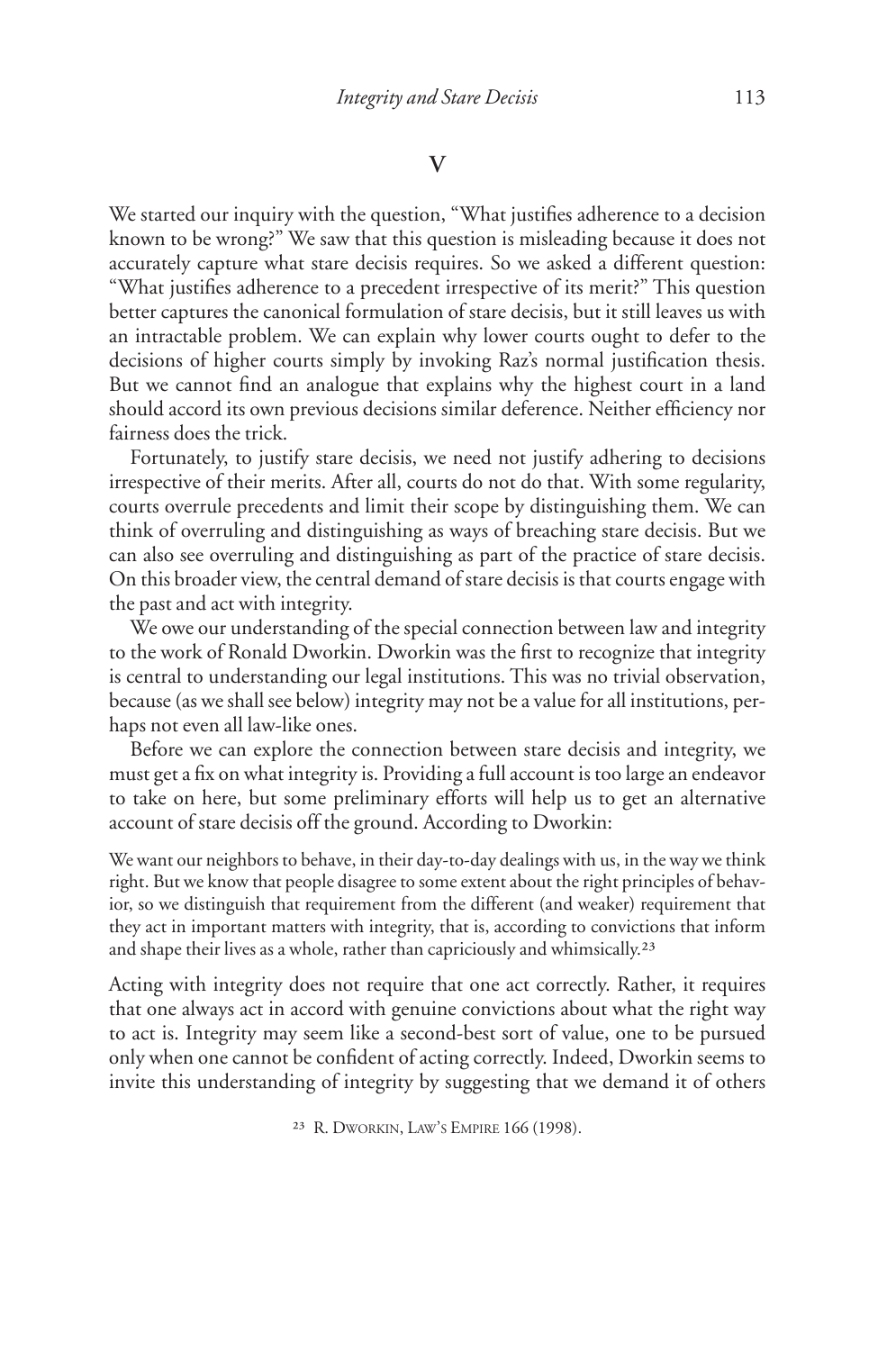because we know that we disagree about what is right. Integrity is not a secondbest value, however, and our primary reason for demanding integrity in ourselves and others is not our inability to agree about what is right. Rather, we demand integrity because, whatever doubt we have about particular moral views, we are confident that the demands of morality are coherent.<sup>24</sup> We are also confident that morality does not demand that we act capriciously or whimsically in matters of importance. Thus, if we are striving to act morally, we will act with integrity.

Let me put the point another way. Someone who acts with integrity may nevertheless do something she ought not to do from time to time. But someone who acts without integrity, someone who acts incoherently or capriciously in matters of importance, simply cannot be acting morally except by happenstance. A lack of integrity signifies a lack of a commitment to act morally.

An individual displays integrity when her actions taken as a whole reflect a commitment to a coherent and defensible moral view. The moral view must be coherent because the demands of morality are coherent. However, commitment to an evil moral view is no virtue simply because the view is coherent. Thus, integrity also requires that one act in accord with a defensible moral view. Otherwise, acting with integrity would not be a way of striving to act morally.

Of course, a defensible moral view is not necessarily a true one. This is why Dworkin is right when he says that the demand that we act with integrity is weaker than the demand that we act morally. However, acting with integrity is part of striving to act morally, and that is the source of its value. We respect others for their integrity even when we disagree with their actions because we recognize their genuine commitment to acting morally.

Now we get to the important part for understanding stare decisis. Acting with integrity requires recognizing that what one has done in the past is relevant to what one ought to do now. Integrity requires a commitment to a moral view, and one can only display a commitment to a moral view by a pattern of behavior across time. Constantly shifting moral views are a sign of caprice, not integrity.

Importantly, refusing to change one's moral views in the face of persuasive reason to do so is also inconsistent with integrity. Remember that integrity is valuable because it is an aspect of striving to act morally. If you are genuinely striving to act morally, you will change your beliefs and behavior in response to persuasive argument or new evidence. A rigid refusal to change one's moral convictions in the face of new information is not a sign of integrity; it is a sign of obtuseness.

There are at least two situations in which integrity requires one to repudiate one's past. The first is when one's moral convictions undergo genuine change. Integrity requires acting in accord with one's new moral convictions. If a person's moral convictions are constantly shifting, we will not say that she acts with integrity even if she always acts in accord with her genuine moral convictions. This is

<sup>24</sup> I am using "morality" in its widest sense, in which the demands of morality are coextensive with the demands of reason.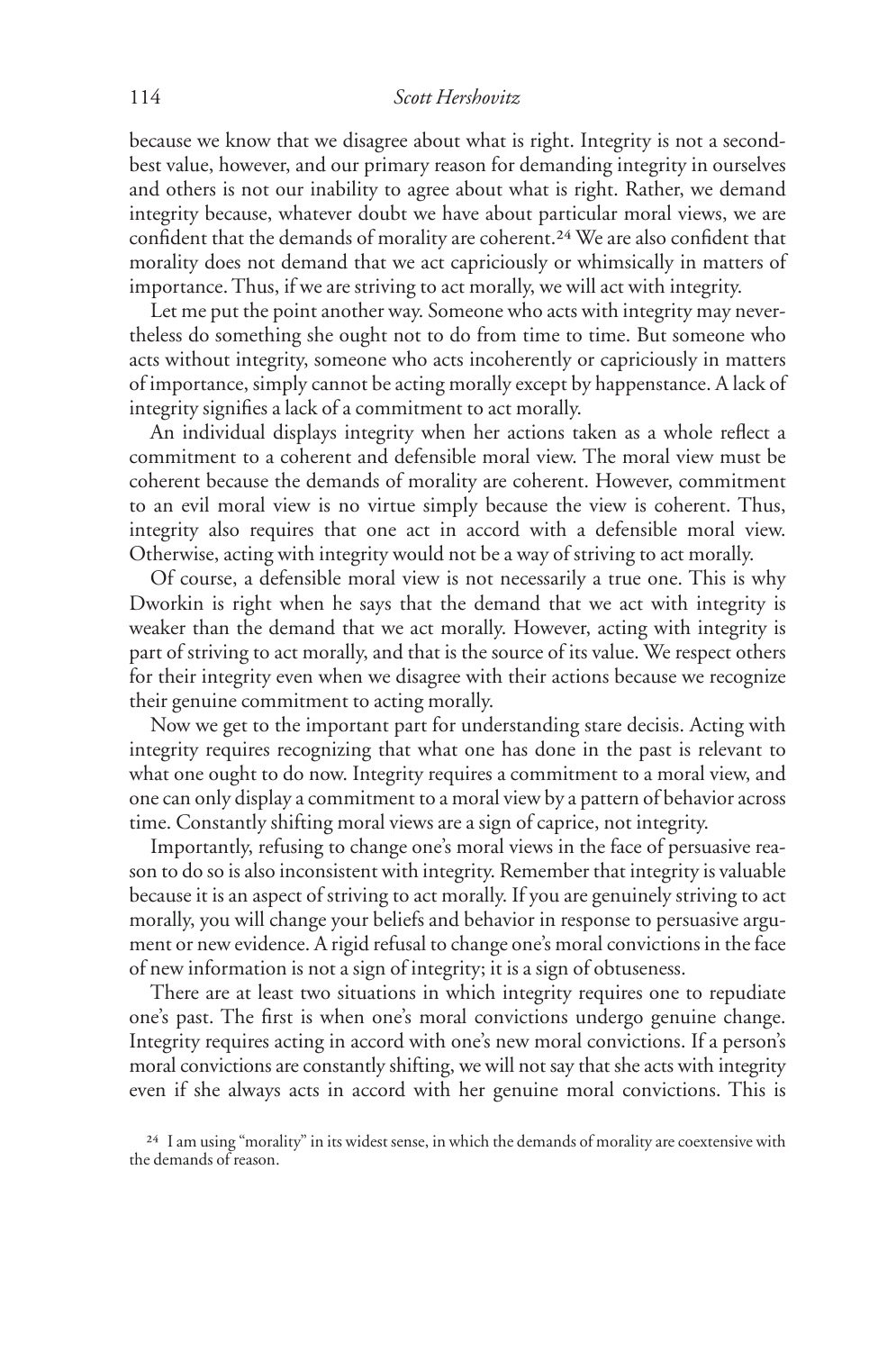because we doubt that she has any commitment to her moral views or to acting morally. But in the normal case, revisions in one's beliefs and behaviors are not only consistent with integrity, they are required by it.

One should also repudiate one's past when one's past behavior is inconsistent with the moral commitments one has made. This is an all too common occurrence for most of us. Integrity does not require that one repeat one's mistakes; rather, it requires correcting them to bring one's behavior in accord with one's moral commitments.

These remarks are, of course, only exploratory. A full consideration of the nature of integrity demands more space and attention than available here. However, we have made enough progress in understanding what integrity demands of individuals that we can turn our attention to what integrity requires of courts.

### **VI**

Courts are moral actors, and a court can display integrity in much the same way that an individual can. A court displays integrity when its decisions reflect a commitment to a coherent and defensible view of the rights and duties people have under the law. Such a commitment can only be displayed by a pattern of decisions across time. If a court's rulings change capriciously, if it fails to pay heed to its own pronouncements, we will doubt that it has any genuine commitment to the views it expresses. On the other hand, if the court takes seriously what it has said in the past and it displays consistency and coherence in action, we will believe that the court acts on the basis of genuine convictions about the content of the law.

Why should courts act with integrity? For insight, let us turn once again to Dworkin. He writes:

Integrity becomes a political ideal when . . . we insist that the state act on a single, coherent set of principles even when its citizens are divided about what the right principles of justice and fairness really are. We assume, in both the individual and political cases, that we can recognize other people's acts as expressing a conception of justice or decency even when we do not endorse that conception ourselves. This ability is an important part of our more general ability to treat others with respect, and it is therefore a prerequisite of civilization.<sup>25</sup>

We want the state (and, derivatively, its courts) to act in accord with a single, coherent set of principles for the same reason we want individuals to do so. We are confident that morality provides a coherent vision of what we owe to one another, and that that vision does not demand that the state or its agents act capriciously in matters of importance. If the state acts incoherently or capriciously in matters of importance, it cannot be acting morally except by happenstance. We may disagree

<sup>25</sup> DWORKIN, *supra* note 23, at 166.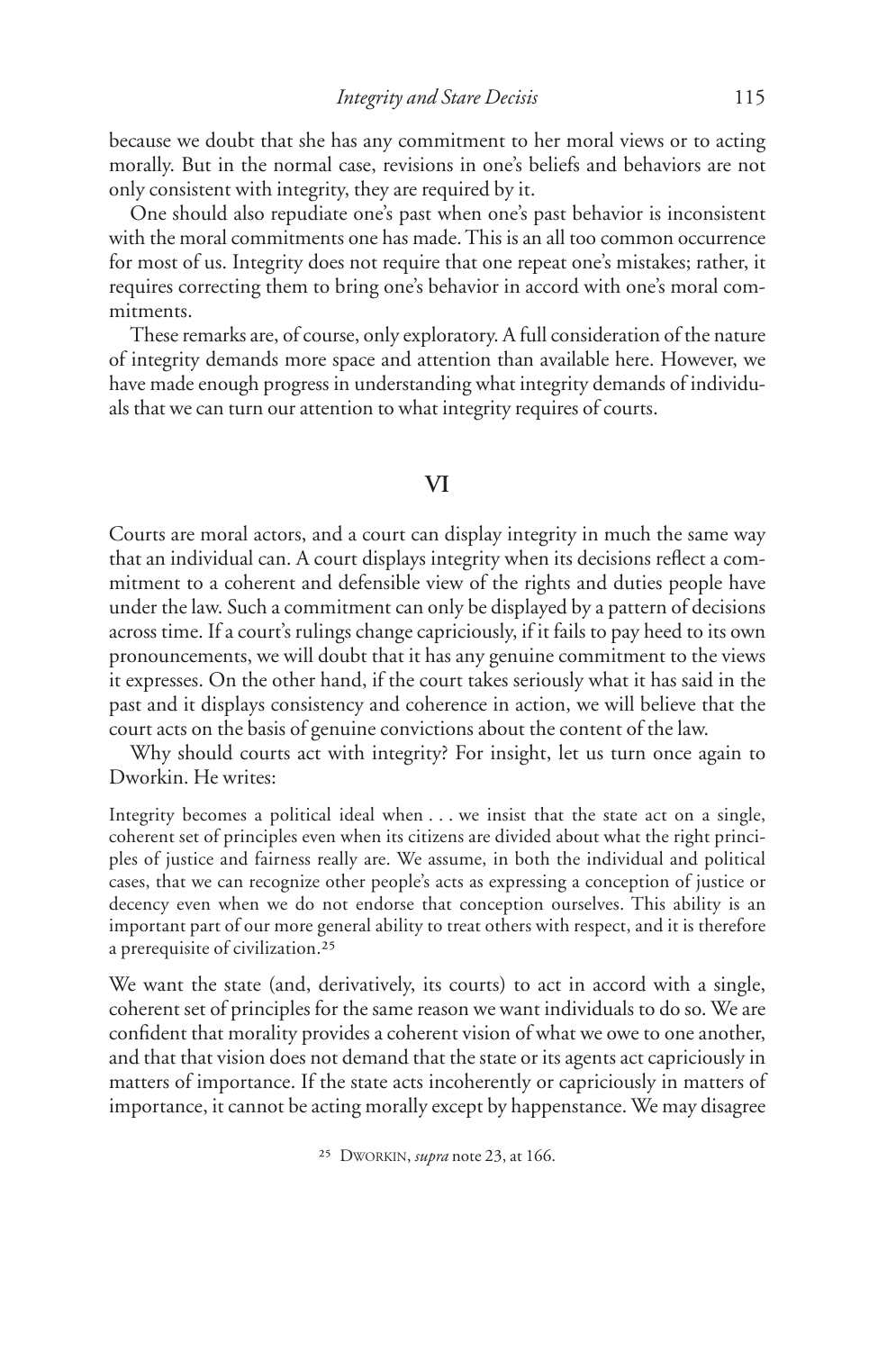about what morality requires of the state, but we want the state to strive to act morally. Acting with integrity is a sign that it does so.

Dworkin breaks down the demands of integrity into two principles: the principle of integrity in legislation and the principle of integrity in adjudication. The latter principle, he says, explains "why judges must conceive of the body of law they administer as a whole rather than as a set of discrete decisions they are free to make or amend one by one, with nothing but a strategic interest in the rest."<sup>26</sup> Stare decisis is a means by which we promote this sort of integrity in judicial decision making.

A court that considers itself bound by the principle of stare decisis recognizes that what it has done in the past affects what it ought to do now. Of course, integrity in judicial decision making is no more a matter of slavishly repeating past decisions, right or wrong, than it is for individuals. Just as individuals must sometimes repudiate their past, courts must do so as well. They must do so whenever their convictions about the content of the law undergo genuine change, and they must do so when they discover that their past decisions conflict with their genuine commitments. Of course, if a court constantly shifts its views, we will doubt that it has any genuine commitment to them, and we will not regard it as acting with integrity. But, in the normal case, a court can overturn a precedent it regards as mistaken without doing any violence to its integrity, and indeed, integrity may demand that it do so.

There is good reason to think of stare decisis as a broader practice than simply following precedent. If a court seeking to act with integrity has previously announced a rule of law, it has three options: it can follow it, it can overrule it, or it can distinguish the case. Overruling and distinguishing are as much ways of engaging with the past as following is. They are ways of saying, "we recognize that our prior decision is relevant in deciding what we ought to do now, but for these reasons we are not following it here." A court that did not consider itself bound by stare decisis would not need to overrule or distinguish cases because it would not recognize what it had done in the past as relevant to what it ought to do now.

An example of such an institution may help to make the point clear. Up until a few years ago, allegations of student conduct violations at the University of Georgia were adjudicated by an organization called the Student Judiciary.<sup>27</sup> The Student Judiciary heard cases running the gamut from trivial infractions like excessive noise in dorms to serious offenses such as DUI and sexual assault. Members of the Student Judiciary sat on panels as judges in what were essentially mini-trials to determine whether a student violated a rule and, if so, to impose an appropriate sanction. Sanctions ranged from reprimand to expulsion.

<sup>&</sup>lt;sup>26</sup> DWORKIN, *supra* note 23, at 167.

<sup>&</sup>lt;sup>27</sup> In the mid-1990s I was a member of the Student Judiciary at the University of Georgia, and I served for a year as its Chief Justice. The Student Judiciary has recently been replaced by the University Judiciary, a group similar in function to the Student Judiciary, but somewhat different in form.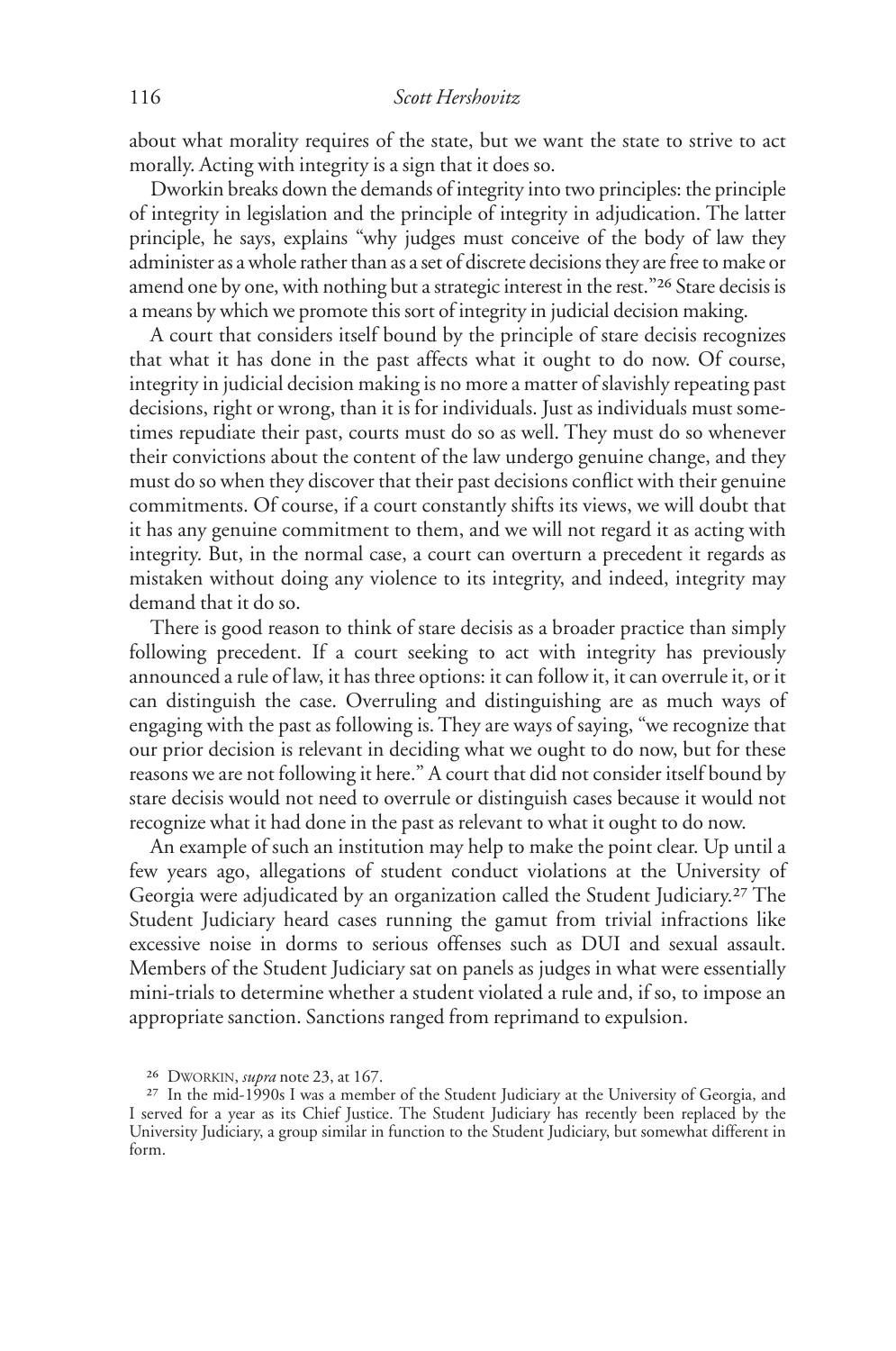The Student Judiciary had no system of precedent. A panel would not consider the decision of a previous panel, even if a previous decision is precisely on point. Thus, no case law grew up around the conduct rules or their implementation. Each panel treated each case as if no others had preceded it.

The Student Judiciary shunned precedent for a variety of reasons. One reason is that it was seeking to avoid some of the accoutrements of real legal systems. It did not want to require student defendants to research previous decisions, nor did it want to expend resources cataloguing them. For the Student Judiciary, efficiency counseled against stare decisis.

The most important reason for shunning precedent, however, was the way the Student Judiciary conceived of its mission. It understood itself to share the educational aims of the broader university. The organization believed that its responsibility was to provide each student who appeared before a panel with the best educational experience it could. A system of precedent might have gotten in the way of tailoring each student's hearing and sanction to their individual educational needs. Without precedent, maximum flexibility was maintained. The system's rejection of stare decisis was so complete that decisions from prior cases were not even considered relevant, let alone dispositive.

Integrity was simply not a value the adjudicative practices of the Student Judiciary recognized. This is interesting, because the Student Judiciary was as court-like as an institution can be without being part of an actual legal system. The Student Judiciary administered a system of conduct rules of general application through adjudicatory bodies with judges and lawyer-like advocates. The Student Judiciary was even an organ of the state.<sup>28</sup>

I suspect that the Student Judiciary was, in fact, concerned with the integrity of its decision making. Stare decisis is not the only way to promote integrity. The Student Judiciary demanded that potential members participate in lengthy training, which promoted consistency and coherence in the decisions of its panels, and members received continuing education as well. Nevertheless, in the individual case, the Student Judiciary was designed to be unresponsive to claims that a prior decision bound it to a course of action. Thus, unlike a court that adheres to stare decisis, the Student Judiciary never had the need to distinguish or overrule one of its prior decisions.

In contrast to the Student Judiciary, a court that adheres to stare decisis is different not simply because it has a commitment to following its prior decisions, but because it has committed itself to the idea that what it has done in the past is relevant to what it ought to do now. Such a court answers to its precedents, by following them, distinguishing them, and, on occasion, overruling them. Following, distinguishing, and overruling are all part of the pursuit of integrity in adjudication.

²⁸ *Red & Black Pub. Co., Inc. v. Board of Regents*, 427 S.E. 2d 257 (Ga. 1993) (holding that the Student Judiciary is subject to Georgia's Open Records Act, which applies to state agencies).